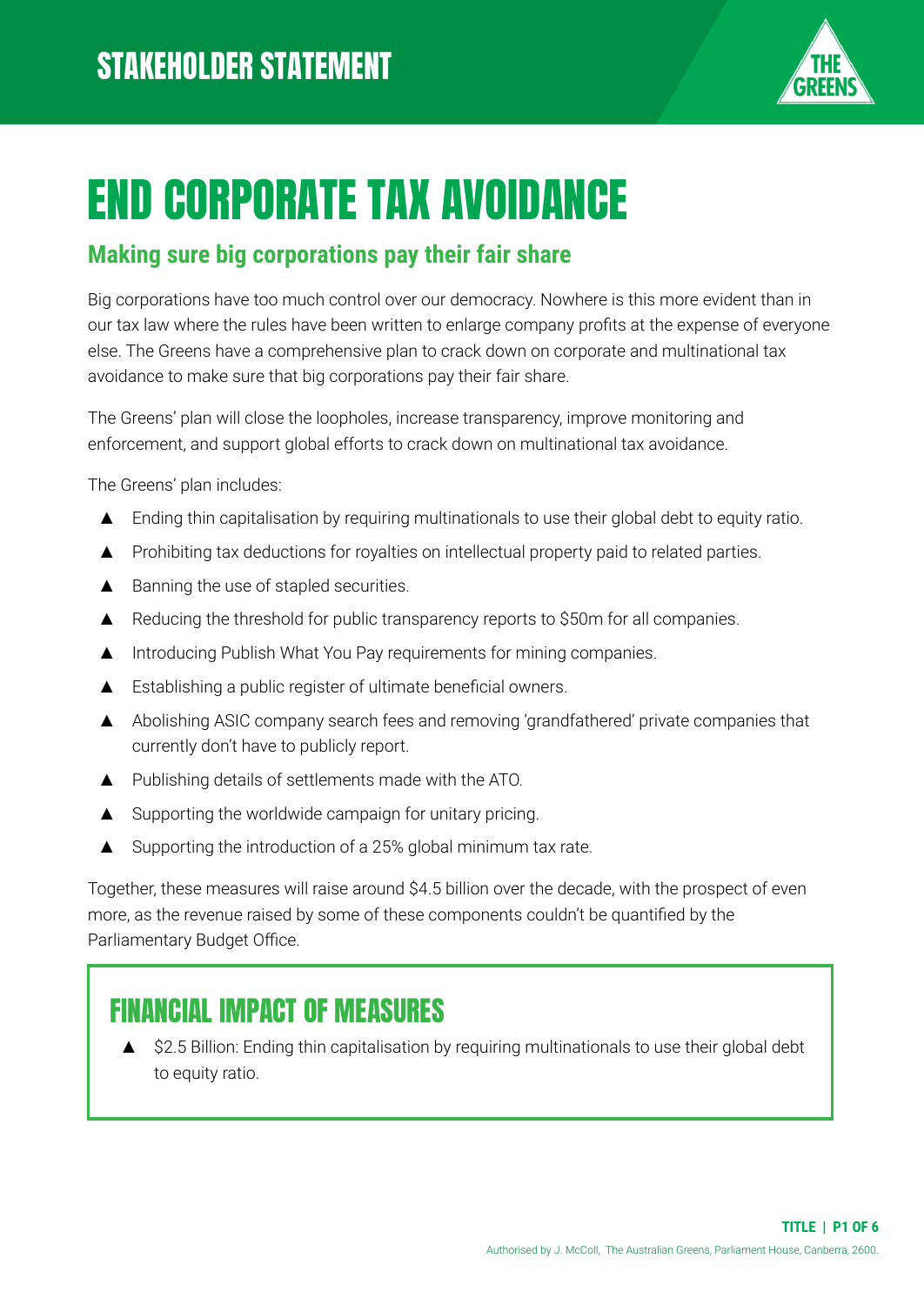

- ▲ \$2.3 billion: Prohibiting tax deductions for royalties on intellectual property paid to related parties.
- ▲ \$477 million: Withholding Tax on disbursements to fixed trust assets held by overseas residents
- Cost of \$765 million: Abolishing ASIC company search fees and removing 'grandfathered' private companies that currently don't have to publicly report.

# **CLOSE THE LOOPHOLES**

#### **End thin capitalisation**

One of the most common ways that multinationals avoid paying their fair share of tax is to artificially shift debt onto the books of their operations in higher taxing jurisdictions. Because debt is tax deductible, doing so helps big corporations reduce the taxable income in relatively higher taxing jurisdictions like Australia, which reduces the tax they pay. This artifice is referred to as 'thin capitalisation' because it reduces the amount of equity (capital) held in a given country.

There are currently restrictions on multinationals thinly capitalising in Australia.<sup>1</sup> However, businesses are still allowed to book a certain amount of debt in Australia regardless of whether it is actually related to its Australian operations (safe harbour rules), and can still increase their debt above worldwide ratios if they make a case that the debt is related to Australian activities (arm's length test). Both of these loopholes allow big companies to reduce the amount of tax they pay.

The Greens would fix this by simply requiring multinational companies to limit their debt-to-equity ratios in Australia to their worldwide average. In other words, multinationals can't book any more debt in Australia than they have across the world. This would simplify the system and ensure that multinationals operating in Australia are not thinly capitalised.

The Greens would also reintroduce a measure from the 2012‐13 Budget that would have denied a tax deduction for bad debts where the loan is between two arms of the same company.

<sup>1</sup> https://www.ato.gov.au/business/thin-capitalisation/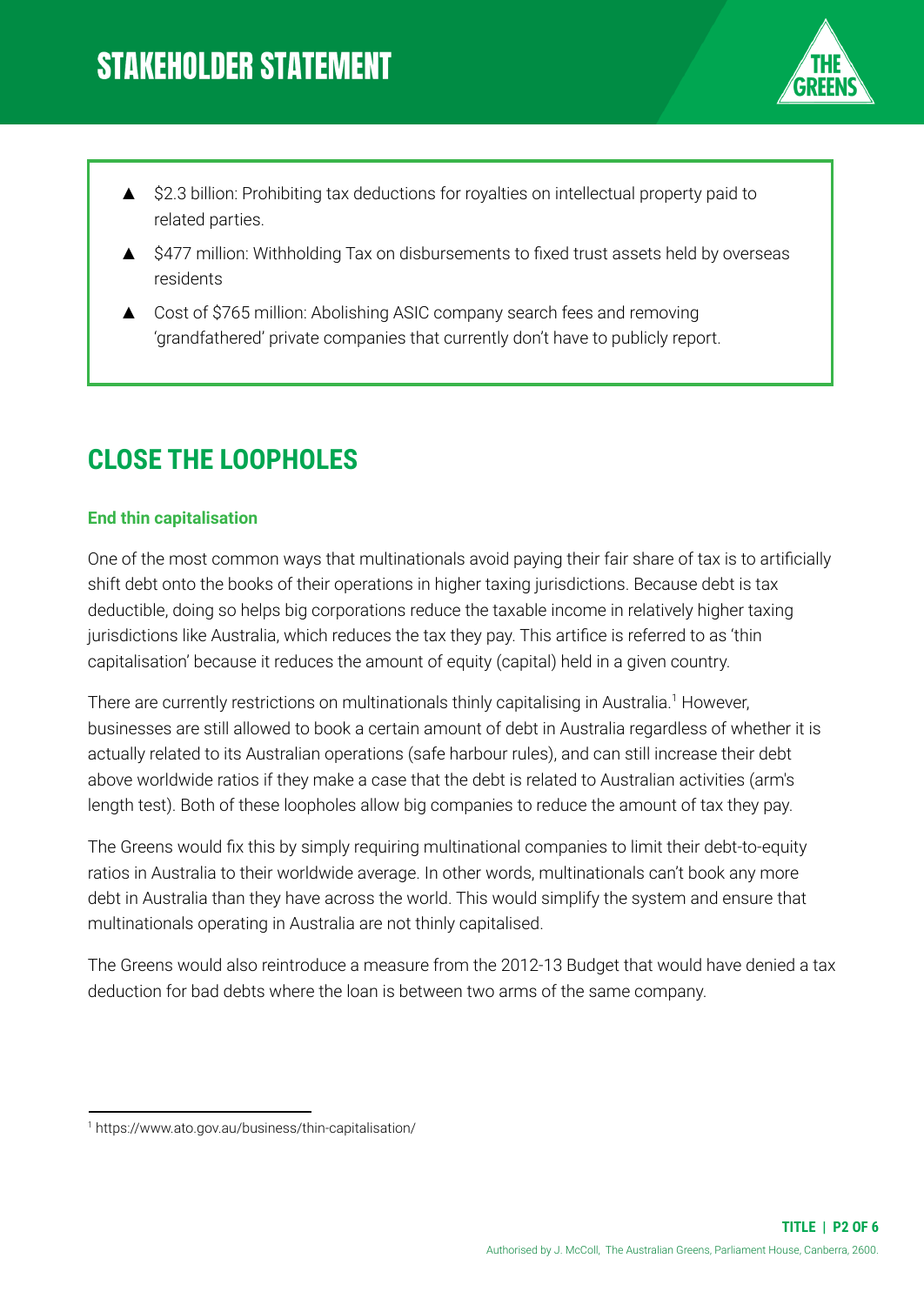

#### **Prohit deductions for royalty payments**

Similar to the practice of thin capitalisation, some multinational companies reduce their taxable income in higher taxing jurisdictions by charging artificially high rates for intercompany royalty payments. For example, the US based parent company will charge the Australian subsidiary for the use of the company's own intellectual property. This royalty payment is then tax deductible in Australia. This practice is particularly rife among technology based companies.

The Greens would fix this by simply denying deductions for royalties on intellectual property paid to related parties or paid to preferential tax jurisdictions. Companies would not be able to charge themselves tax deductible royalties.

#### **Ban stapled securities**

Stapled securities refer to the contractual binding of two or more financial instruments. Most commonly, stapled securities bind together units in a trust that owns an asset with shares in a company that manages that asset. You can't buy or sell units in the trust without also buying or selling shares in the company.

Stapled structures make up about 10% of the market capitalisation of the ASX. But they are almost unique to Australia. Other than limited use in Singapore and Hong Kong, they are rarely found anywhere else in the world.<sup>2</sup>

Stapled securities became popular in Australia, and nowhere else, because they provided a means for foreign investors to access some of the benefits of dividend imputation. The government is slowly closing this loophole. $^3$  But stapled securities continue to provide tax advantages to companies by allowing them to distribute returns to investors through a trust rather than as dividends.

The Greens would simply ban the use of stapled securities. The rest of the world gets by without them. And there is no evidence that they provide any benefit to companies other than for the purposes of minimising tax.

The Greens would further curb the use of trusts as a tool for multinational tax avoidance by applying a minimum withholding tax of 30% on all cash distributions to non-resident from a fixed trust.

<sup>&</sup>lt;sup>2</sup> Australian Government, Stapled Securities: Consultation Paper, March 2017.

<sup>3</sup> Income Tax (Managed Investment Trust Withholding Tax) Amendment Bill 2018.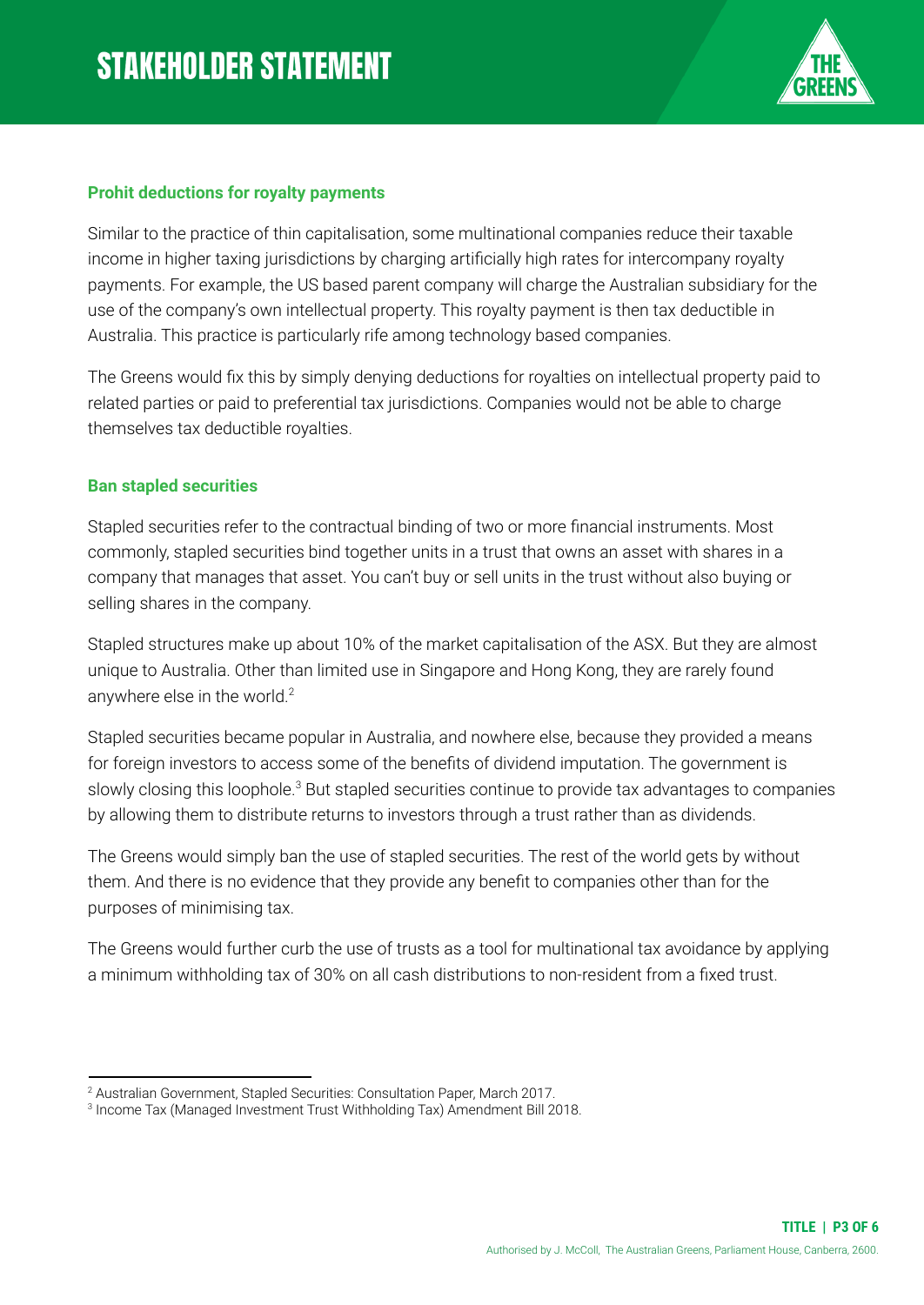

#### **Close-off tax havens**

A lot of corporate tax avoidance relies on artificially basing a company's operations in a tax haven. Tax havens are countries that often do little else other than provide a means for the rich and powerful to hide their wealth so as to avoid tax.

Closing down tax havens requires an international response. But Australia can stop subsidising businesses' use of tax havens. The Greens would do this by stopping companies from claiming a tax deduction for travel and related expenses to and from tax havens, places which often just happen to have very nice beaches too.

Australia can also make it harder for businesses to use tax havens by making it harder for residents of tax havens to operate in Australia. Many tax havens make it very easy to obtain citizenship or residency of that country as this enables businesses to operate in tax havens. The Greens would bring this practice into the list by requiring Australian taxpayers to notify the ATO if they have residency or citizenship in a tax haven.

The government should also exclude companies based in tax haven from all government contracts.

## **INCREASE TRANSPARENCY**

Sunshine is often the best medicine for corporate tax avoidance. Public knowledge of multinational tax arrangements puts pressure on companies to stop avoiding tax and it puts pressure on governments and regulators to crack down on companies avoiding tax.

The Greens would introduce a suite of measures to improve the transparency of corporate tax affairs. These are:

- ▲ Reduce the threshold for public tax transparency reports to \$50m for all public and private companies, including partnerships.
- ▲ Abolish the 'grandfathered list' of private companies exempt from public reporting requirements.
- ▲ Establish a public register of beneficial owners so that we can see who really owns and controls companies operating in Australia.
- ▲ Publish country-by-country reports issued by all significant global entities.
- ▲ Require all multinational companies who win government contracts to issue country-by-country reports.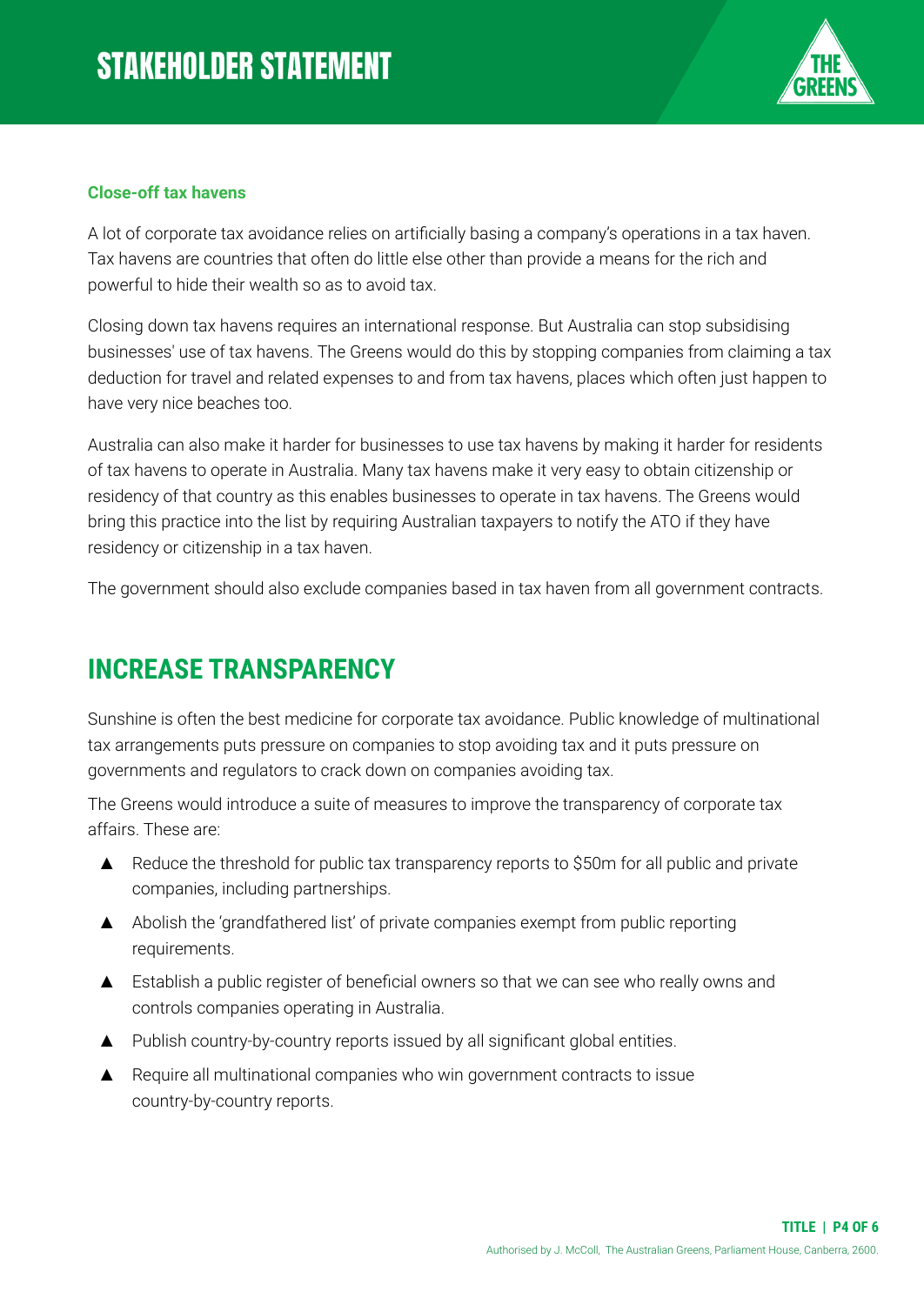

- ▲ Publish details on the value of assets transferred offshore by significant global entities to other branches of the same company.
- ▲ Introduce a Publish What You Pay requirement for Australian mining companies to disclose any payments made to foreign countries on a country-by-country and project-by-project basis.
- ▲ Abolish fees for access to publicly available information on the ASIC Register and make all company reports freely available and searchable.
- ▲ Require companies tendering for government contracts to disclose where they are domiciled for tax purposes.
- ▲ Require companies to disclose to shareholders all subsidiaries and the jurisdiction of incorporation for these subsidiaries.

# **IMPROVE MONITORING & ENFORCEMENT**

A robust monitoring and enforcement regime is essential to stopping corporate tax avoidance. Unless corporate tax avoidance can be detected and unless companies are made to pay the price for doing the wrong thing then nothing will change. One of the best ways to stop tax avoidance is to create a culture where companies fear getting caught and getting penalised.

To create this culture, the Greens would:

- ▲ Double promoter penalties for those who design, market and implement tax avoidance schemes. 4
- ▲ Require tax advisers to disclose to the ATO any aggressive tax minimisation schemes they are promoting, and require companies to disclose any aggressive tax minimisation schemes they are using.
- ▲ Provide better protection for whistleblowers, including by increasing the scope of whistleblower protections to cover all public and private sector employees, introducing rewards for whistleblowers, and establishing a single and consistent national framework. 5
- ▲ Require real estate agents, accountants and lawyers to report suspicious transactions to AUSTRAC. 6
- ▲ Publish data on international funds transfer reports made to AUSTRAC.

<sup>4</sup> https://www.ato.gov.au/General/Tax-planning/Promoter-penalty-laws/

<sup>6</sup> Senate Standing Committee on Legal and Constitutional Affairs, Anti-Money Laundering and Counter-Terrorism Financing and Other Legislation Amendment Bill 2019 [Provisions]: [Greens Additional Comments: Um, Tranche 2?,](https://www.aph.gov.au/Parliamentary_Business/Committees/Senate/Legal_and_Constitutional_Affairs/Anti-moneylaunder2019/Report/section?id=committees%2freportsen%2f024415%2f72878) March 2020. <sup>5</sup> See: Senate Standing Committee on Economics, Treasury Laws Amendment (Enhancing Whistleblower Protections) Bill 2017: Additional Comments by the Australian Greens [- Reward for risk: recognising the toll on the individual,](https://www.aph.gov.au/Parliamentary_Business/Committees/Senate/Economics/WhistleblowerBill2017/Report/d02) March 2018.